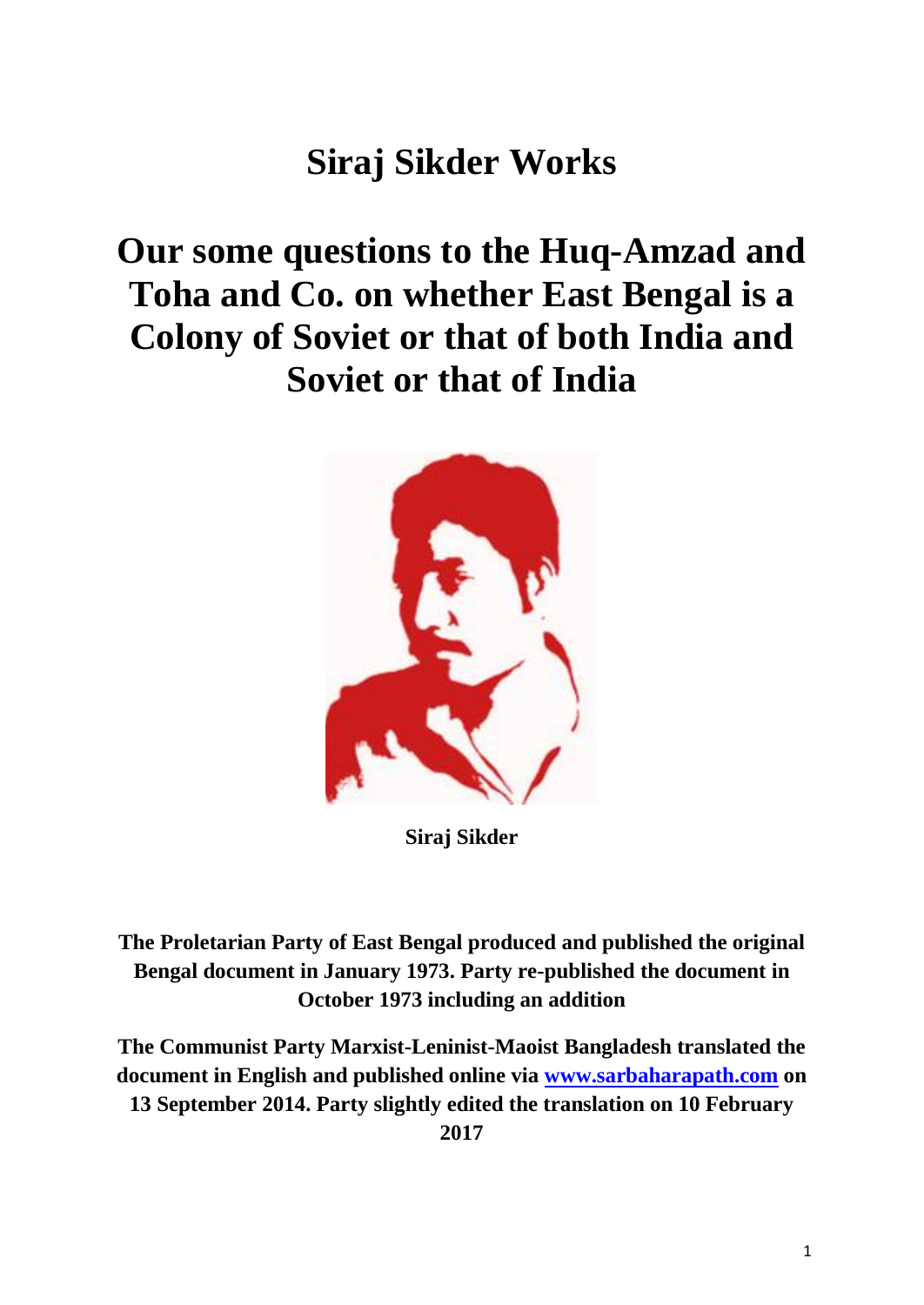1) The Huq group and Amzad group say that East Bengal is a Soviet colony while India is taking care of that. Everyone knows that Moni Singh-Salam communist party, Mozaffar NAP etc. are the Pro-Moscows i.e. the most obedient lackeys of Moscow. The East Bengal puppet government has not been formed by them but by Awami League. The Awami League was the lackey of US imperialism in the very recent past. At present too, a section of Awami League is sub-serving the US. In a Soviet colony, the government is not formed by its obedient lackey the pro-Moscows but formed by the Awami League. How can it be possible?

2) Some may say that Awami League is popular, so government is formed by them. If so, then, why has a single Pro-Moscow minister not been taken? In this context, it is to mention that the Pro-Moscows are always demanding their representation in ministry.

Presently, the Awami League government totally lost its popularity. In this situation, why Soviet Union do not eliminate Awami League and make the pro-Moscows assume power (what they do now and then in their East European colonies)?

3) Recently, the Pro-Moscows have not signed the Awami League made constitution, are demanding dismissal of Awami League government and are carrying anti-Awami League propaganda. The Awami League is also beating them.

Do not those events prove that Soviet Union by its lackey the Pro-Moscows is trying to seize power or hold share of power of East Bengal? If East Bengal was a Soviet colony, the puppet government would have changed by the signal of the Soviet, and the Pro-Moscow co. and the Awami Legaue would not have to bite each other for power (In the US colony of Vietnam, the puppet government used to be changed just by the signal of US).

4) Some may say that the Awami League has formed government by accepting the Soviet colonial exploitation. So, what is the necessity of changing that? If Awami League has accepted the Soviet colonial exploitation, so, why hasn't the Soviet Union included their obedient dependent lackey the Pro-Moscows in the puppet government, or why they haven't made a Soviet lackey party comprised of Awami League and Pro-Moscows and formed a puppet government by them?

At present, in order to suppress people's liberation struggle, a so-called 'People's Solidarity Committee' has been formed led by Awami League including the Pro-Moscows.

As the Razakar and Al Badars collaborated with Pak military bandits in the past [Razakar, Al Badar and Al Shams etc. were anti Bengali national liberation the pro Pak militia forces comprised of Islamists who committed genocide over the people of Bangladesh – Translator],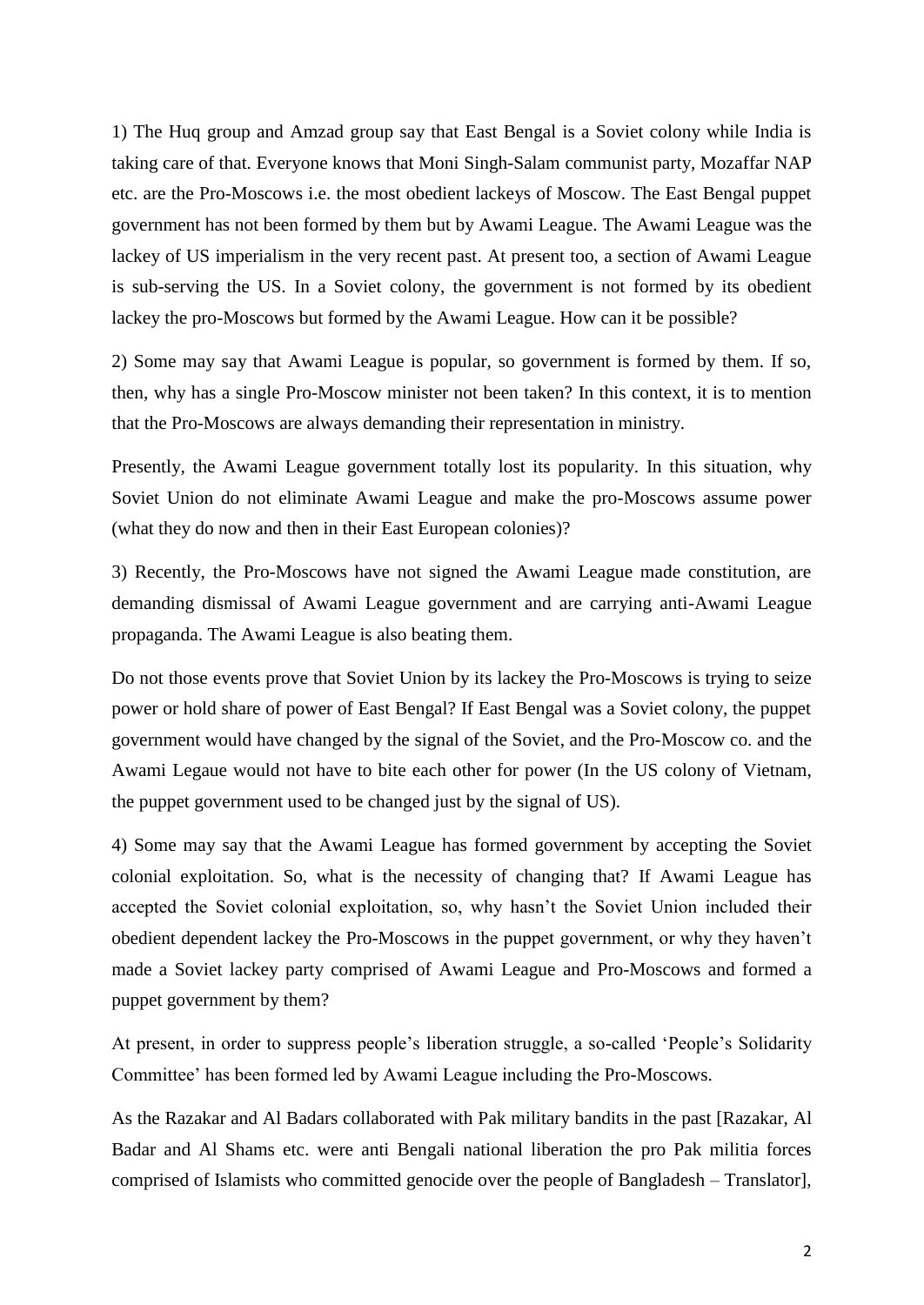so do now the Pro-Moscows in collaboration with Awami League. These so-called committees and state power of Bangladesh is in the hands of Awami League. The Pro-Moscows did not get share of that. They are just being used as puppet of Awami League.

5) If East Bengal is a Soviet colony while India is taking care of that, so, India is governed by the Soviet. Doesn't it mean that India became a Soviet colony and the Indian government is a Soviet puppet government? But in reality, India is semi-colonial country. If India was a Soviet colony, the Pro-Moscows would form government in India or would have share in government.

6) Mr. Toha says that East Bengal is a colony of Indo-Soviet. How can a country be colony of two countries at the same time?

It can only happen if two separate regions of a country are occupied by two separate colonial forces. The foreign exploiters can grab share (even they may not have to occupy that region) from plunder in a region occupied by a colonial force. For example, in the US colony of Vietnam, the Japanese imperialists had been grabbing share of plunder. This is why East Bengal cannot be colony of two forces at the same time. East Bengal is colony of one force while the other is grabbing share from that's plundering.

7) If East Bengal is a colony of both Indo-Soviet, then, Bangladesh puppet government should have to be responsible to both. How can a government be responsible to two colonial forces at a time?

8) (They say – Translator) East Bengal is a colony of both India and Soviet. India is a semicolonial semi-feudal country. East Bengal is a colony of that semi-colonial semi-feudal country. So, Mr. Toha's very position proves that a semi-colonial semi-feudal country may have a colony. Thus, Mr. Toha himself has refuted his past position "A semi-feudal semicolonial country cannot have colony".

9) If Bangladesh is a colony of both India and Soviet, then, India and Soviet is countries of equal status. So, India is also a social imperialist country. But in reality, India is a semicolonial semi-feudal country. To treat it as in the same level of social imperialism is a serious error.

10) Dialectical materialism teaches us that two different contradictions cannot be principal at a time. One will be principal while the other secondary. So, India and Soviet both cannot be principal contradiction, principal enemy or East Bengal cannot be a colony of both.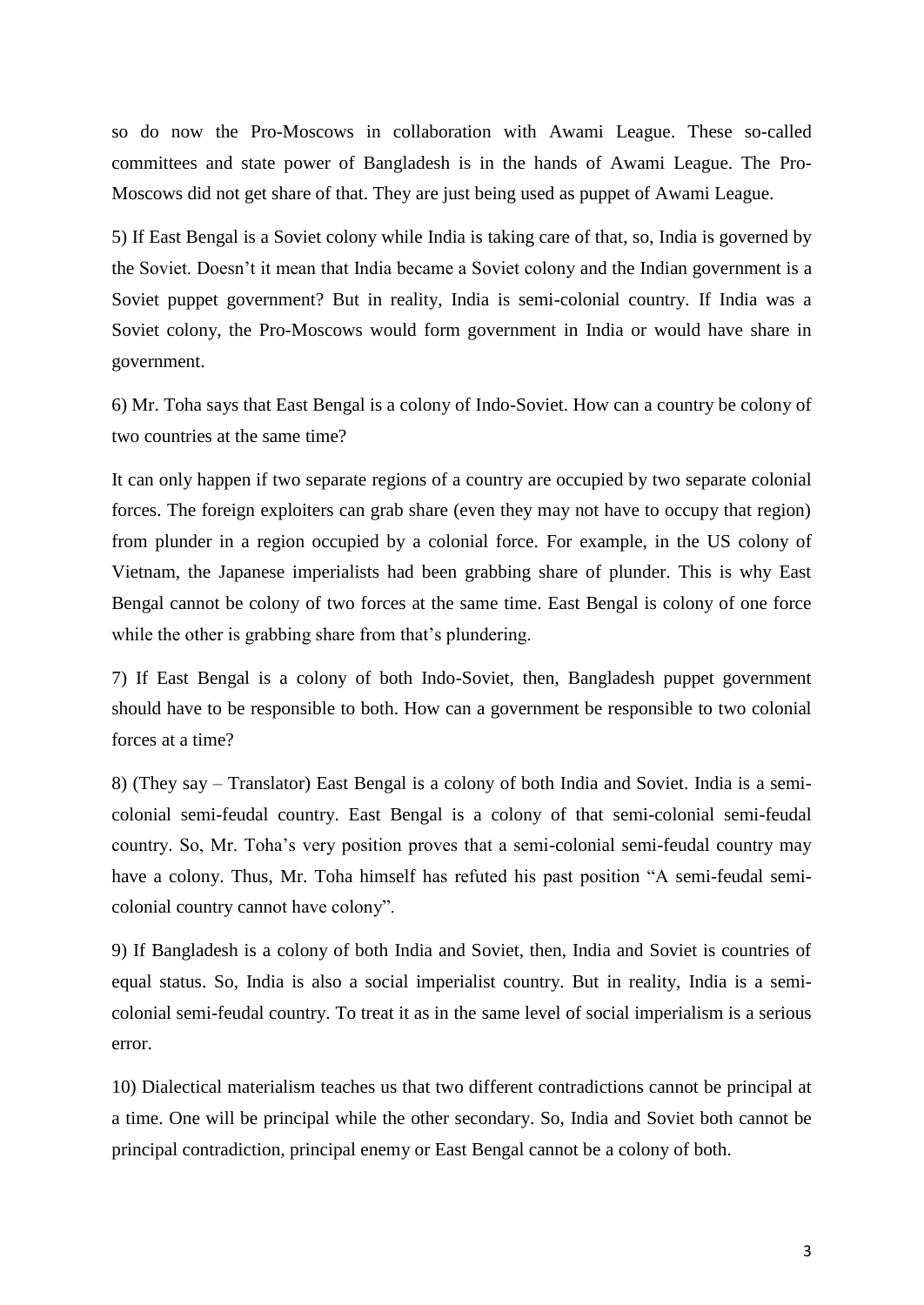Of course there will be one principal contradiction, one principal enemy and East Bengal will be colony of one country. Therefore, it is an anti-Marxist position that "East Bengal is colony of both Indo-Soviet, both Indo-Soviet are principal contradiction versus East Bengal people and both are main enemies of East Bengal people".

11) From the above analysis, we see that this is an erroneous view to say that East Bengal is a Soviet colony, and also it is erroneous view to say that East Bengal is a colony of both India and Soviet.

Actually, East Bengal is a colony of India where Soviet Union and US led imperialism are grabbing share of plunder.

## **Addition**

Recently Toha and Co. by changing their position ("East Bengal is colony of Indo-Soviet"), are saying that "East Bengal is a new colony of Soviet and tributary state of India.

On neo colonialism and its work-method, Le Duan said while summing up experiences of long days' Vietnamese People's anti US imperialist struggle, "*The characteristics of neo colonialism is that imperialists do not directly run administration in neo colony, but run government through domestic elements. Those domestic elements protect the interest of feudalism and comprador bourgeois and disguise as national democratic."*

(Le Duan – The Vietnamese Revolution; Fundamental Problems and Essential tasks, page-24)

The above mentioned Vietnamese experience prove that, if East Bengal is said neo colony of Soviet Union, it will mean that East Bengal is such a colony of Soviet Social Imperialism which they are controlling through their lackey the Awami puppet government (They are not doing by their own).

The actual condition of East Bengal proves that neither East Bengal is a neo colony of Soviet nor the Bangladesh government is a Soviet controlled puppet. Sikkim and Bhutan are tributary states of India. The recent events of Sikkim prove that the tributary state doesn't have sovereignty. Sikkim is under Indian control.

The governments of the above mentioned states are Indian controlled puppet government. The tributary states want liberation from that control and want to establish themselves as independent and sovereign state.